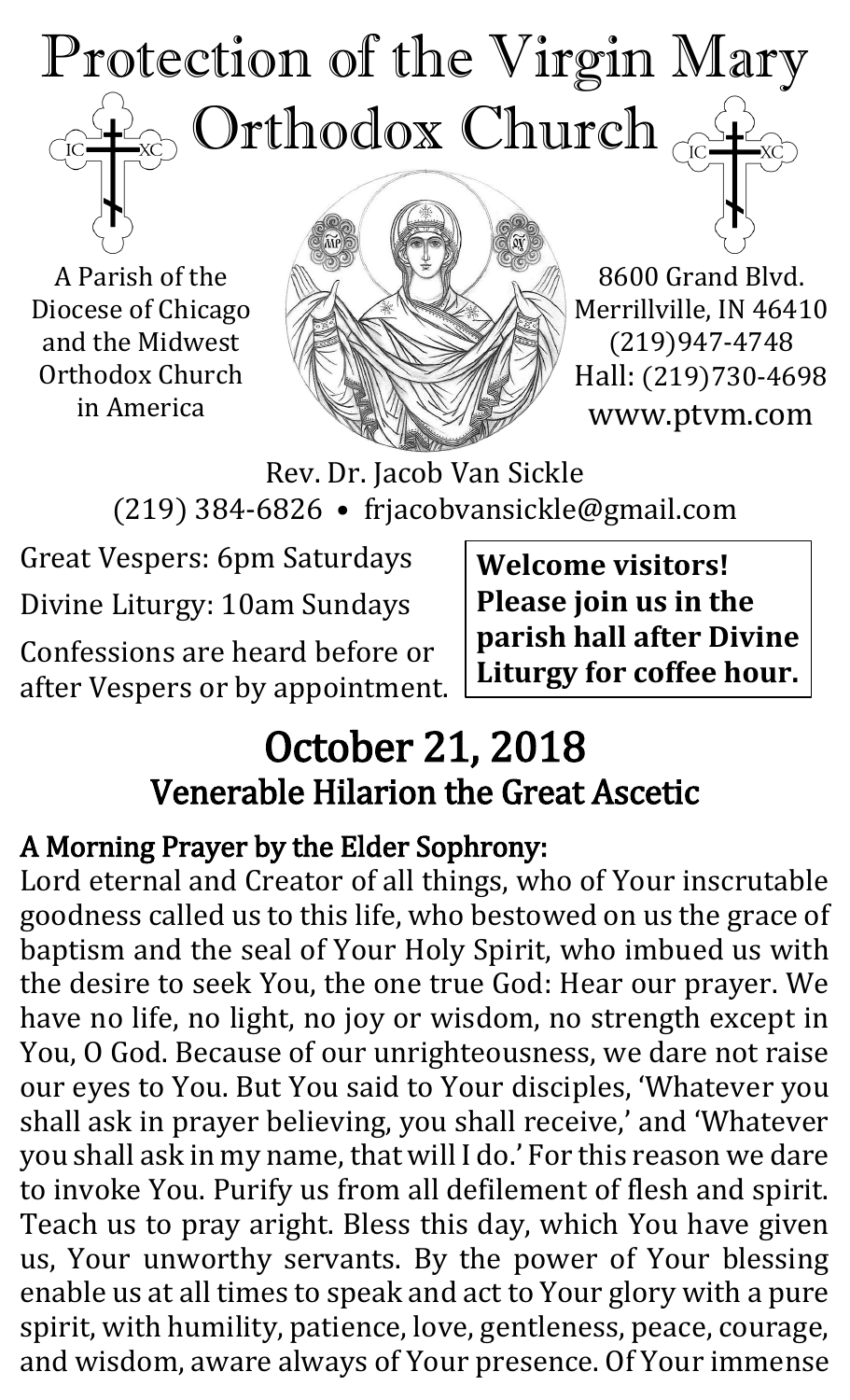goodness, Lord God, show us the path of Your will and grant us to walk in Your sight without sin. O Lord, unto whom all hearts are open, You have what we need. You are acquainted with our blindness and our ignorance. You know our weaknesses and our souls' corruption; but neither are our pain and anguish hidden from You. Therefore, we beseech You, hear our prayer and by Your Holy Spirit teach us the way in which we should walk. And when our perverted wills would lead us down other paths, spare us, O Lord, and force us back to You. By the power of Your love, grant us to hold fast to that which is good. Preserve us from every word or deed that corrupts the soul, from every impulse displeasing in Your sight and hurtful to our brethren. Teach us what we should say and how we should speak. If it be Your will that we make no answer, inspire us to keep silent in a spirit of peace that causes neither sorrow nor hurt to our fellow man. Establish us in the path of Your commandments and to our last breath let us not stray from the light of Your ordinances, that Your commandments may become the sole law of our being on this earth and all eternity. Yes Lord, we pray to You, have pity on us. Spare us in our affliction and our misery, and do not hide the way of salvation from us. In our foolishness, O God, we plead with You for many and great things. Yet we are ever mindful of our wickedness, our baseness, our vileness. Have mercy on us. Do not cast us away from Your presence because of our presumption. Rather, increase in us this presumption and grant to us, the worst of men, to love You as You have commanded, with all our heart and with all our soul and with all our mind and with all our strength: with our whole being. Yes Lord, by Your Holy Spirit teach us good judgment and knowledge. Grant us to know Your truth before we go down into the grave. Maintain our life in this world until we may offer You worthy repentance. Take us not away in the midst of our days, nor while our mind is still blind. When You wish to bring our life to an end, forewarn us that we may prepare our soul to come before You. Be with us, Lord, at that dread hour and grant us the joy of salvation. Cleanse us from secret faults, from all iniquity that is hidden in us, and give us a right answer before Your judgment seat. Yes Lord, of Your great mercy and immeasurable love for mankind. Amen.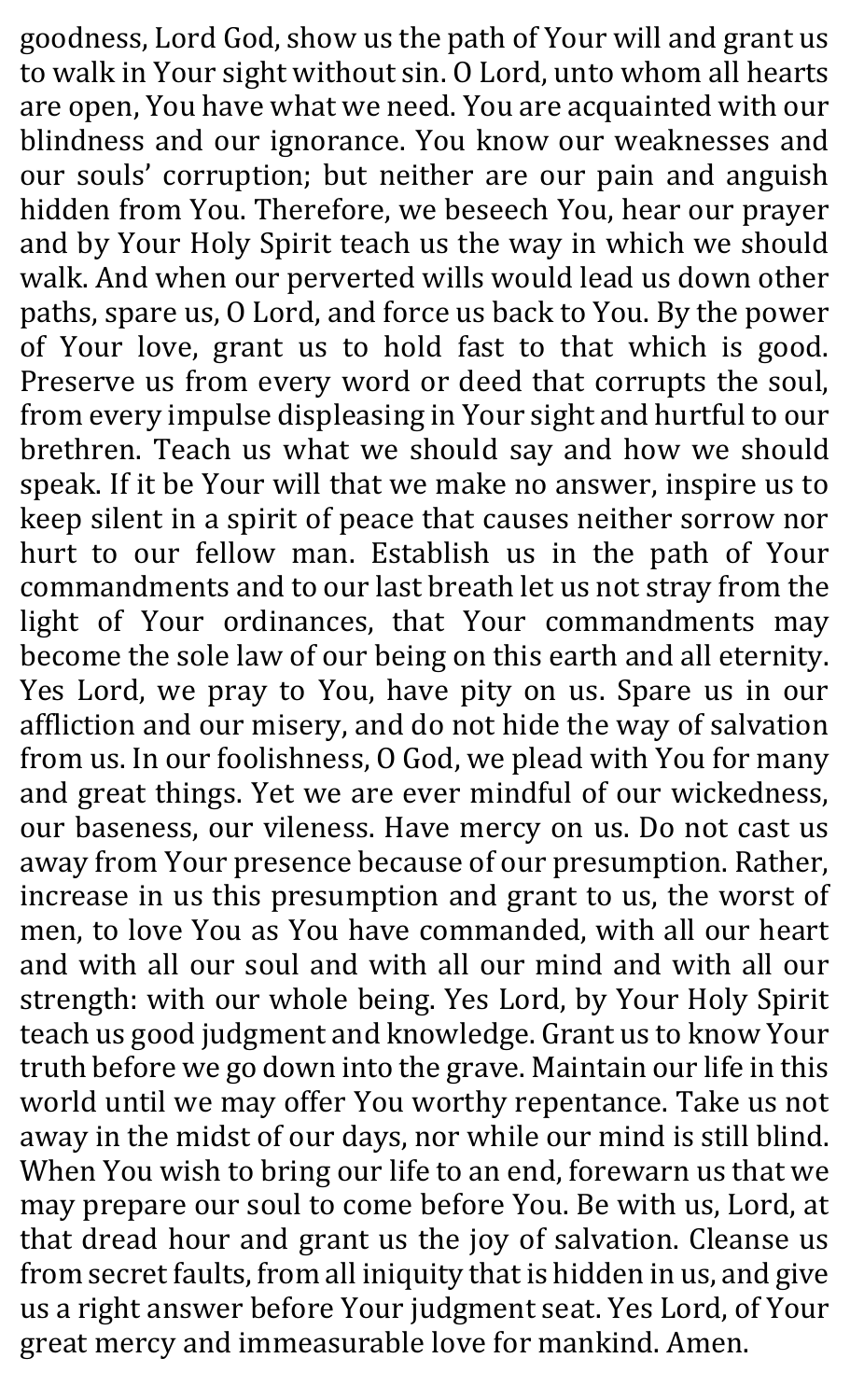## HYMNS OF THE DAY

## Tone 4 – Resurrectional Troparion

When the women Disciples of the Lord learned from the Angel the joyous message of Your Resurrection, they cast away the ancestral curse and elatedly told the Apostles: "Death is overthrown! Christ our God is risen,// granting the world great mercy!"

### Tone 4 – Patronal Troparion

Today the faithful celebrate the **feast** with joy, Illumined by your coming, O Mother of God. Beholding your pure image we fervently cry to you: Encompass us beneath the precious veil of your protection And deliver us from every form of evil. By entreating Christ, your Son and our God// That He may save our souls.

## Tone 8 – Troparion for St. Hilarion

By a flood of tears you made the desert fertile, and your longing for God brough forth fruits in abundance. By the radiance of miracles you illumined the whole universe. Our Father Hilarion, pray to Christ God to save our souls!

## Tone 4 – Resurrectional Kontakion

My Savior and Redeemer, as God, rose from the tomb and delivered the earth-born from their chains. He has shattered the gates of hell, and as Master,// He has risen on the third day!

## Tone 3 – Kontakion for St. Hilarion

Today we gather to praise you with hymns, O unfading light of the Spiritual Sun; For you illumined those in the darkness of ignorance, leading all to the heights of God, as they cried:// "Rejoice, Father Hilarion, rampart of ascetics!"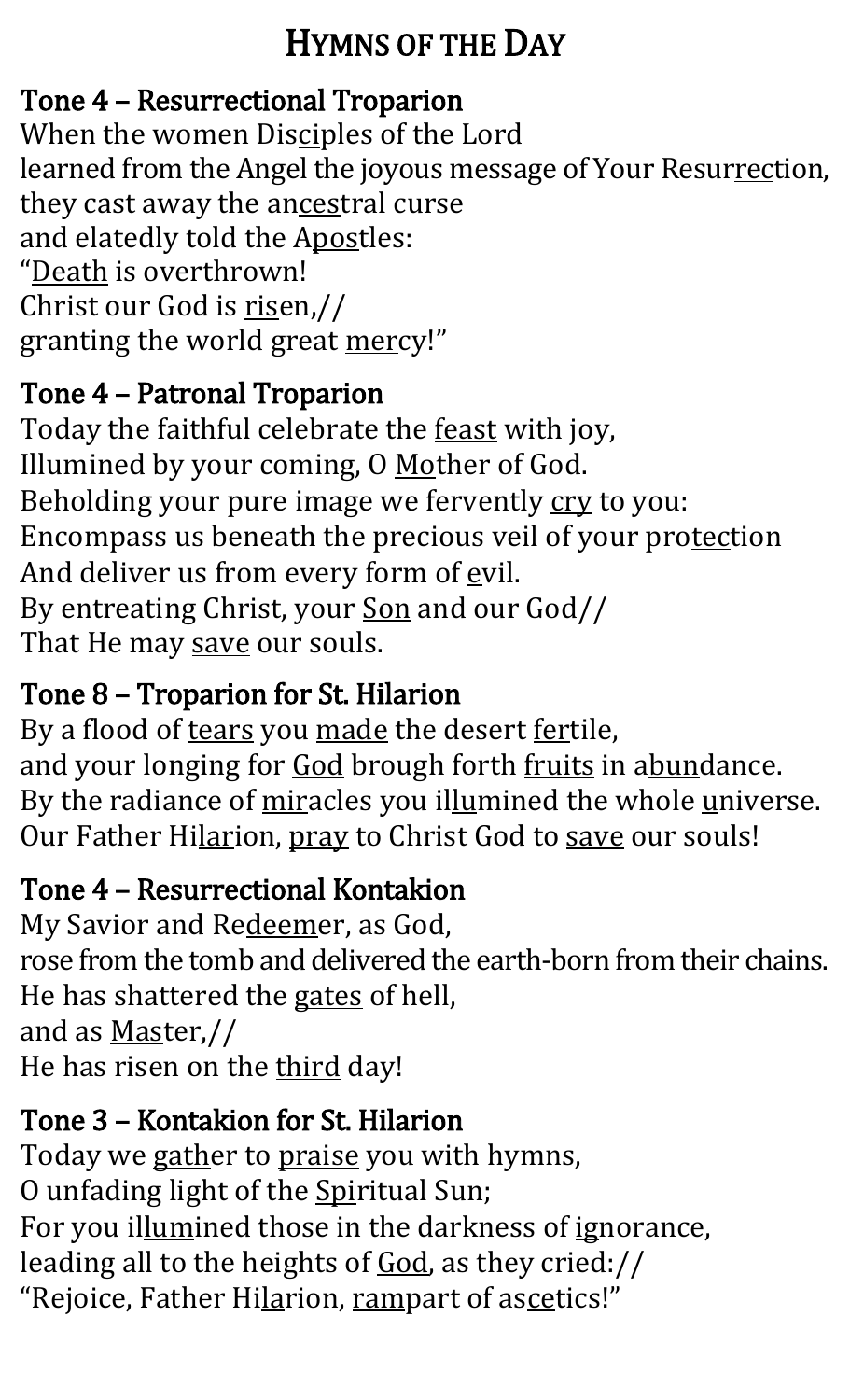#### Tone 3 – Patronal Kontakion

Today the Virgin stands in the midst of the Church, And with choirs of saints she invisibly prays to God for us. Angels and bishops worship.

Apostles and prophets rejoice together,// Since for our sake she prays to the eternal God.

## SCRIPTURE READINGS

### Epistle: Galatians 2:16-20

Brethren, because we know that a man is not justified by the works of the law but by faith in Jesus Christ, even we have believed in Christ Jesus, that we might be justified by faith in Christ and not by the works of the law; for by the works of the law no flesh shall be justified. But if, while we seek to be justified by Christ, we ourselves also are found sinners, is Christ therefore a minister of sin? Certainly not! For if I build again those things which I destroyed, I make myself a transgressor. For through the law I died to the law that I might live to God. I have been crucified with Christ; it is no longer I who live, but Christ lives in me; and the life which I now live in the flesh I live by faith in the Son of God, who loved me and gave Himself for me.

#### Gospel: Luke 16:19-31

Jesus spoke this parable, saying: "There was a certain rich man who was clothed in purple and fine linen and fared sumptuously every day. But there was a certain beggar named Lazarus, full of sores, who was laid at his gate, desiring to be fed with the crumbs which fell from the rich man's table. Moreover, the dogs came and licked his sores.

"So it was that the beggar died, and was carried by the angels to Abraham's bosom. The rich man also died and was buried. And being in torments in Hades, he lifted up his eyes and saw Abraham afar off, and Lazarus in his bosom.

 "Then he cried and said, 'Father Abraham, have mercy on me, and send Lazarus that he may dip the tip of his finger in water and cool my tongue; for I am tormented in this flame.'

 "But Abraham said, 'Son, remember that in your lifetime you received your good things, and likewise Lazarus evil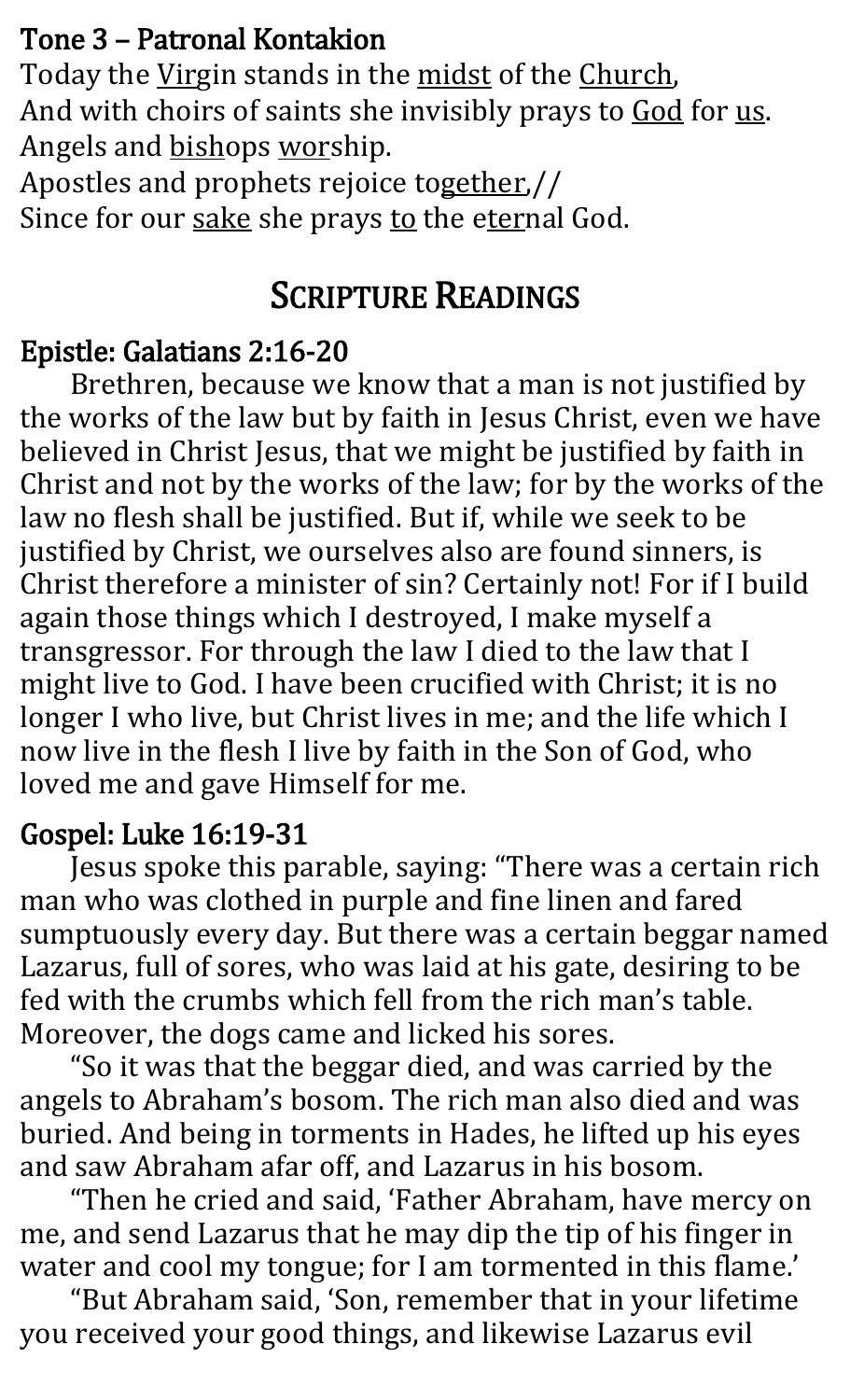things; but now he is comforted, and you are tormented. And besides all this, between us and you there is a great gulf fixed, so that those who want to pass from here to you cannot, nor can those from there pass to us.'

 "Then he said, 'I beg you therefore, father, that you would send him to my father's house, for I have five brothers, that he may testify to them, lest they also come to this place of torment.'

 "Abraham said to him, 'They have Moses and the prophets; let them hear them.'

 "And he said, 'No, father Abraham; but if one goes to them from the dead, they will repent.'

 "But he said to him, 'If they do not hear Moses and the prophets, neither will they be persuaded though one rise from the dead.'"

### WE REMEMBER IN PRAYER

| Repose:                                                                                                                                                                                                                                                                                     | <b>lon</b>                                                                                                                            |
|---------------------------------------------------------------------------------------------------------------------------------------------------------------------------------------------------------------------------------------------------------------------------------------------|---------------------------------------------------------------------------------------------------------------------------------------|
| <b>N.Dep.</b> Edward Nachoff                                                                                                                                                                                                                                                                | Tanya                                                                                                                                 |
| Mary Ann Meyer                                                                                                                                                                                                                                                                              | Kimberly                                                                                                                              |
| Olive Leskow                                                                                                                                                                                                                                                                                | Gail                                                                                                                                  |
| <b>Ev.Mem.</b> Nicholas Yacuk                                                                                                                                                                                                                                                               | William                                                                                                                               |
| Leroy Behnke                                                                                                                                                                                                                                                                                | Jovan                                                                                                                                 |
| Sonia Leskow                                                                                                                                                                                                                                                                                | Charles                                                                                                                               |
| <b>Health &amp; Salvation:</b><br>Protopres. George Havrila<br>Mat Anna Havrila<br>Archpr. Frederick<br>Mat. Carol<br>Archpr. Peter Bodnar<br><b>Archpr. William Bass</b><br>Mat. Jean Bass<br>Priest John<br><b>Priest Christopher Moore</b><br>Mat. Jennifer Moore<br><b>Andrew Moore</b> | Barbara<br>Theodore<br>Michael<br>Julia<br>Warren<br>Mary<br>Loretta<br>Gilbert<br>Carol<br>Peter<br>Janie<br>Tom<br>Elizabeth Stanko |
| Gideon Moore<br>Adam<br>Kevin                                                                                                                                                                                                                                                               |                                                                                                                                       |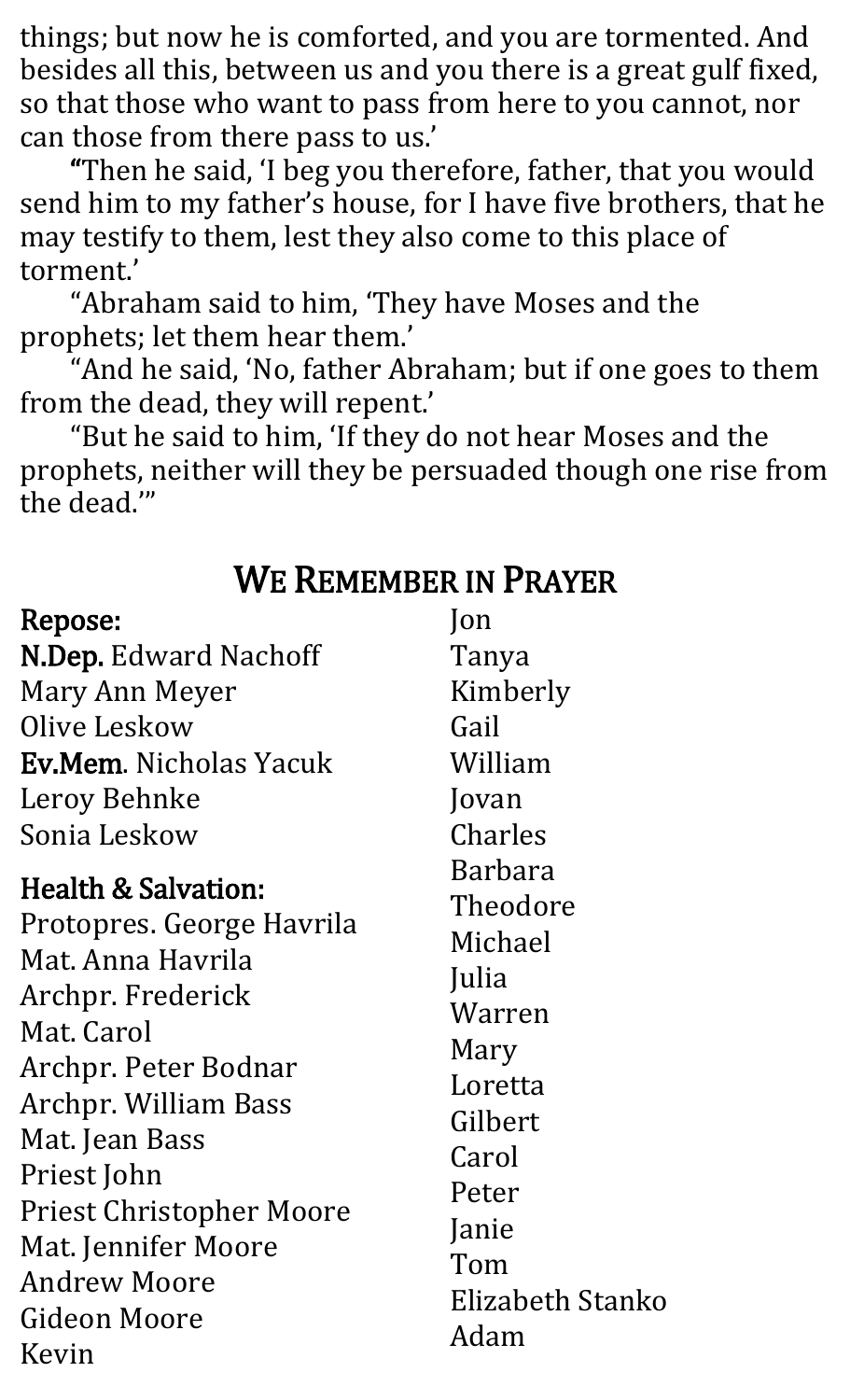| Myah     | <b>Natalia</b>       |
|----------|----------------------|
| Margaret | Elizabeth            |
| Diane    | Tom                  |
| Madelin  | Alexander            |
| Villian  | Roger                |
| Deborah  | Tina                 |
| Jovan    | Infant Benjamin      |
| Claudia  | Infant Juliana       |
| John     | <b>Infant Lennox</b> |
| Joey     | Infant Laila         |
| Carissa  |                      |

\*If you know someone who needs prayer, please give their name to Fr Jacob

# ANNOUNCEMENTS

We will pray the 40-day memorial for Mary Ann Meyer and Olive Leskow following the veneration of the cross.

Last week's Fashion Show fundraiser netted \$24,358. A big thank you to everyone who volunteered and contributed!

Fellowship Night is this Wednesday. After a fasting pot-luck, we'll learn from the Scriptures about confession.

This Thursday @ 10am we will pilot a Fellowship Night morning alternative called Faith Enrichment. The topic for discussion will be the same as Wednesday night, but we'll start with morning prayers and finish with lunch.

This Saturday, the choir of St. George Serbian Orthodox Church in Schererville is giving a festival concert at the Halls of St. George. Music starts @ 7pm.

After coffee hour on Sunday, October 28, the PTC will sponsor a trip for our Sunday School kids to Harvest Tyme Pumpkin Patch in Lowell. Please let Melody or Mat. Jenna know if your kids will come, so that we can make arrangements.

The O-Club received a thank you letter this week detailing the impact of their financial support for **Meals on Wheels**. It is posted on the bulletin board.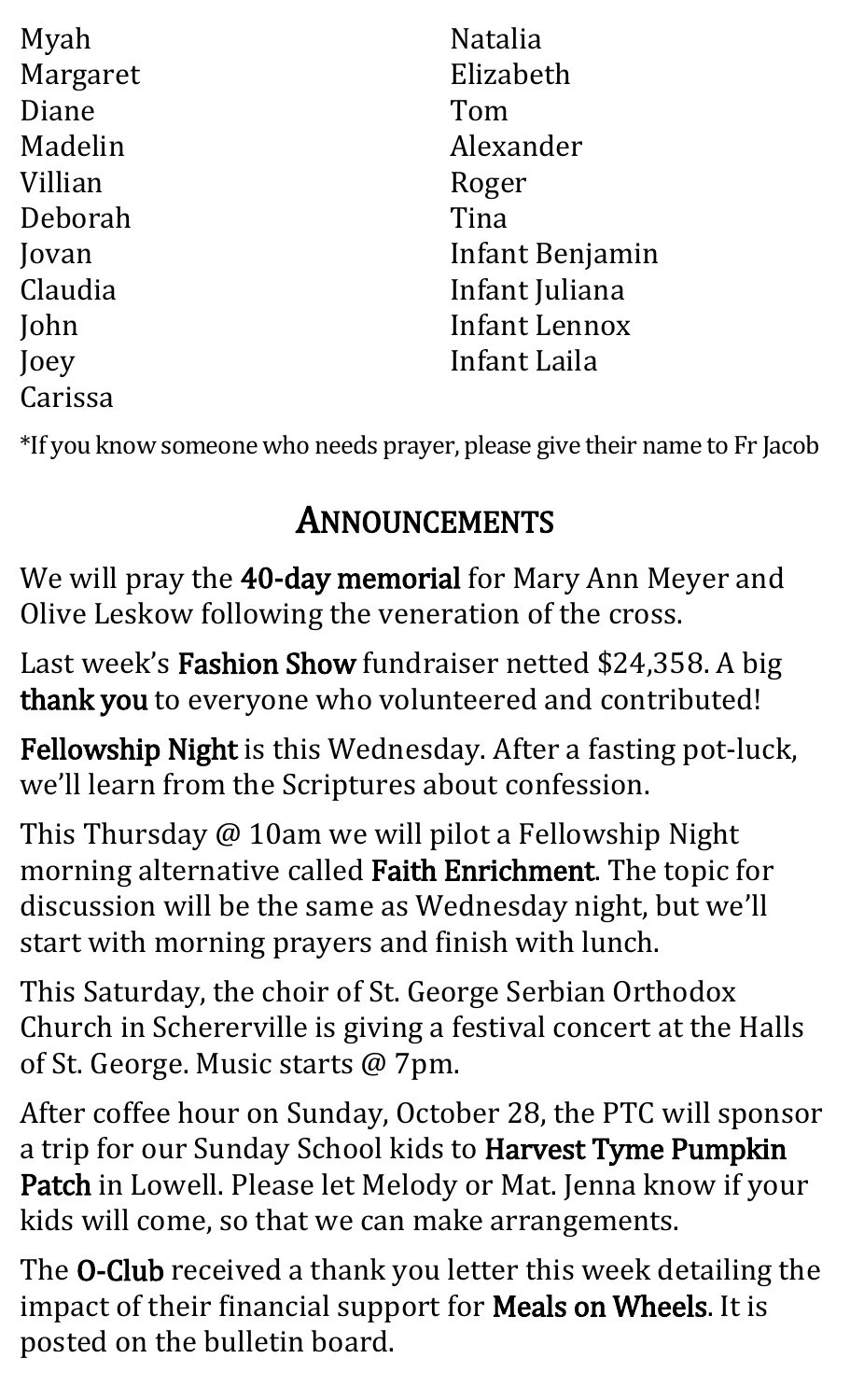#### Mark your calendars:

Oct 24: Fellowship Night – Potluck @ 6pm followed by teaching and Small Compline @ 7:30pm

Oct 25: Faith Enrichment – Morning Prayers @ 10am followed by teaching and potluck @ 11:30.

Oct 28: Sunday School trip to the pumpkin patch.

#### Last Week's Offerings to the Lord:

General Fund: \$860 Mortgage: \$135

Today's prosphora bread was offered by Ivanka Tanaskoski.

## Judgment in the Church

A reflection by his Grace, our Bishop Paul

For what have I to do with judging outsiders? Is it not those inside the church whom you are to judge? God judges those outside. "Drive out the wicked person from among you" - 1 Corinthians 5:12-13

I would like to clarify a few things concerning these verses to which I alluded in last week's reflection. What is the intent here when Saint Paul says, "Is it not those inside the church whom you are to judge? … Drive out the wicked person from among you."

When a person is received into the Orthodox Church, it is with the understanding that he or she freely embraces the non-negotiable teachings of the Church. This is a choice they make after being properly catechized. But once someone rejects or disavows those non-negotiable teachings, this opens a person up to the discipline of the Church. But when a person faces discipline in the Church, even if it means being excluded from Holy Communion, the aim is not punishment; rather, the intent is to bring him or her to the state of repentance. One might even say that a person is not excluded from Communion, but that one excludes oneself from Communion by the choice he or she has made. This is what I